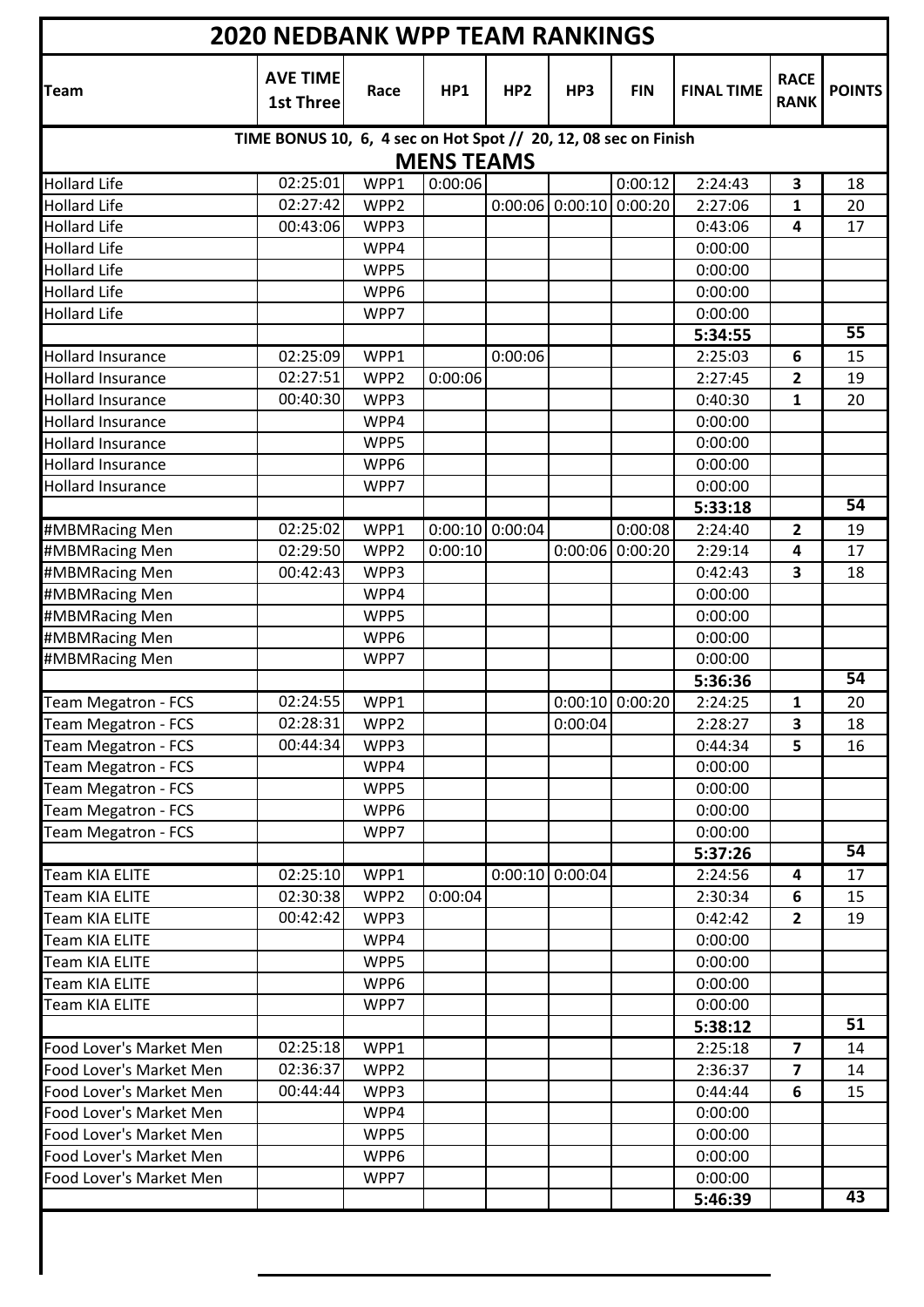| <b>Team</b>          | <b>AVE TIME</b><br><b>1st Three</b> | Race             | HP1     | HP <sub>2</sub> | HP3     | <b>FIN</b> | <b>FINAL TIME</b> | <b>RACE</b><br><b>RANK</b> | <b>POINTS</b>   |
|----------------------|-------------------------------------|------------------|---------|-----------------|---------|------------|-------------------|----------------------------|-----------------|
| Lumber City Men      | 02:25:19                            | WPP1             |         |                 |         |            | 2:25:19           | 8                          | 13              |
| Lumber City Men      | 02:37:02                            | WPP2             |         |                 |         |            | 2:37:02           | 8                          | 13              |
| Lumber City Men      | 00:45:05                            | WPP3             |         |                 |         |            | 0:45:05           | $\overline{\mathbf{z}}$    | 14              |
| Lumber City Men      |                                     | WPP4             |         |                 |         |            | 0:00:00           |                            |                 |
| Lumber City Men      |                                     | WPP5             |         |                 |         |            | 0:00:00           |                            |                 |
| Lumber City Men      |                                     | WPP6             |         |                 |         |            | 0:00:00           |                            |                 |
| Lumber City Men      |                                     | WPP7             |         |                 |         |            | 0:00:00           |                            |                 |
|                      |                                     |                  |         |                 |         |            | 5:47:26           |                            | 40              |
| <b>Team FDN</b>      | 02:48:18                            | WPP1             |         |                 |         |            | 2:48:18           | 11                         | 10              |
| <b>Team FDN</b>      | 02:45:20                            | WPP2             |         |                 |         |            | 2:45:20           | 10                         | 11              |
| Team FDN             | 00:49:56                            | WPP3             |         |                 |         |            | 0:49:56           | 9                          | 12              |
| <b>Team FDN</b>      |                                     | WPP4             |         |                 |         |            | 0:00:00           |                            |                 |
| <b>Team FDN</b>      |                                     | WPP5             |         |                 |         |            | 0:00:00           |                            |                 |
| <b>Team FDN</b>      |                                     | WPP6             |         |                 |         |            | 0:00:00           |                            |                 |
| <b>Team FDN</b>      |                                     | WPP7             |         |                 |         |            | 0:00:00           |                            |                 |
|                      |                                     |                  |         |                 |         |            | 6:23:34           |                            | $\overline{33}$ |
| <b>NCCS</b>          | 02:25:10                            | WPP1             | 0:00:04 |                 | 0:00:06 |            | 2:25:00           | 5                          | 16              |
| <b>NCCS</b>          | 02:30:03                            | WPP <sub>2</sub> |         | 0:00:14         |         |            | 2:29:49           | 5                          | 16              |
| <b>NCCS</b>          | 0:00:00                             | WPP3             |         |                 |         |            | 0:00:00           |                            |                 |
| <b>NCCS</b>          |                                     | WPP4             |         |                 |         |            | 0:00:00           |                            |                 |
| <b>NCCS</b>          |                                     | WPP5             |         |                 |         |            | 0:00:00           |                            |                 |
| <b>NCCS</b>          |                                     | WPP6             |         |                 |         |            | 0:00:00           |                            |                 |
| <b>NCCS</b>          |                                     | WPP7             |         |                 |         |            | 0:00:00           |                            |                 |
|                      |                                     |                  |         |                 |         |            | 4:54:48           |                            | $\overline{32}$ |
| Legacy of Love       | 02:51:02                            | WPP1             |         |                 |         |            | 2:51:02           | 12                         | 9               |
| Legacy of Love       | 02:53:57                            | WPP2             |         |                 |         |            | 2:53:57           | 11                         | 10              |
| Legacy of Love       | 00:52:02                            | WPP3             |         |                 |         |            | 0:52:02           | 10                         | 11              |
| Legacy of Love       |                                     | WPP4             |         |                 |         |            | 0:00:00           |                            |                 |
| Legacy of Love       |                                     | WPP5             |         |                 |         |            | 0:00:00           |                            |                 |
| Legacy of Love       |                                     | WPP6             |         |                 |         |            | 0:00:00           |                            |                 |
| Legacy of Love       |                                     | WPP7             |         |                 |         |            | 0:00:00           |                            |                 |
|                      |                                     |                  |         |                 |         |            | 6:37:02           |                            | 30              |
| PAY MARATHON SUGAR   | 02:55:01                            | WPP1             |         |                 |         |            | 2:55:01           | 13                         | 8               |
| PAY MARATHON SUGAR   | 02:59:27                            | WPP2             |         |                 |         |            | 2:59:27           | 12                         | 9               |
| PAY MARATHON SUGAR   |                                     | WPP3             |         |                 |         |            | 0:54:24           | 11                         | 10              |
| PAY MARATHON SUGAR   |                                     | WPP4             |         |                 |         |            | 0:00:00           |                            |                 |
| PAY MARATHON SUGAR   |                                     | WPP5             |         |                 |         |            | 0:00:00           |                            |                 |
| PAY MARATHON SUGAR   |                                     | WPP6             |         |                 |         |            | 0:00:00           |                            |                 |
| PAY MARATHON SUGAR   |                                     | WPP7             |         |                 |         |            | 0:00:00           |                            |                 |
|                      |                                     |                  |         |                 |         |            | 6:48:52           |                            | $\overline{27}$ |
| Team RMB/PAY         | 02:31:03                            | WPP1             |         |                 |         |            | 2:31:03           | 9                          | 12              |
| Team RMB/PAY         | 02:39:38                            | WPP2             |         |                 |         |            | 2:39:38           | 9                          | 12              |
| Team RMB/PAY         |                                     | WPP3             |         |                 |         |            | 0:00:00           |                            |                 |
| <b>Team RMB/PAY</b>  |                                     | WPP4             |         |                 |         |            | 0:00:00           |                            |                 |
| Team RMB/PAY         |                                     | WPP5             |         |                 |         |            | 0:00:00           |                            |                 |
| Team RMB/PAY         |                                     | WPP6             |         |                 |         |            | 0:00:00           |                            |                 |
| Team RMB/PAY         |                                     | WPP7             |         |                 |         |            | 0:00:00           |                            |                 |
|                      |                                     |                  |         |                 |         |            | 5:10:41           |                            | $\overline{24}$ |
| Food Lovers Ou Manne | 00:00:00                            | WPP1             |         |                 |         |            | 0:00:00           |                            |                 |
| Food Lovers Ou Manne | 0:00:00                             | WPP2             |         |                 |         |            | 0:00:00           |                            |                 |
| Food Lovers Ou Manne | 00:46:19                            | WPP3             |         |                 |         |            | 0:46:19           | 8                          | 13              |
| Food Lovers Ou Manne |                                     | WPP4             |         |                 |         |            | 0:00:00           |                            |                 |
| Food Lovers Ou Manne |                                     | WPP5             |         |                 |         |            | 0:00:00           |                            |                 |
| Food Lovers Ou Manne |                                     | WPP6             |         |                 |         |            | 0:00:00           |                            |                 |
| Food Lovers Ou Manne |                                     | WPP7             |         |                 |         |            | 0:00:00           |                            |                 |
|                      |                                     |                  |         |                 |         |            | 0:46:19           |                            | $\overline{13}$ |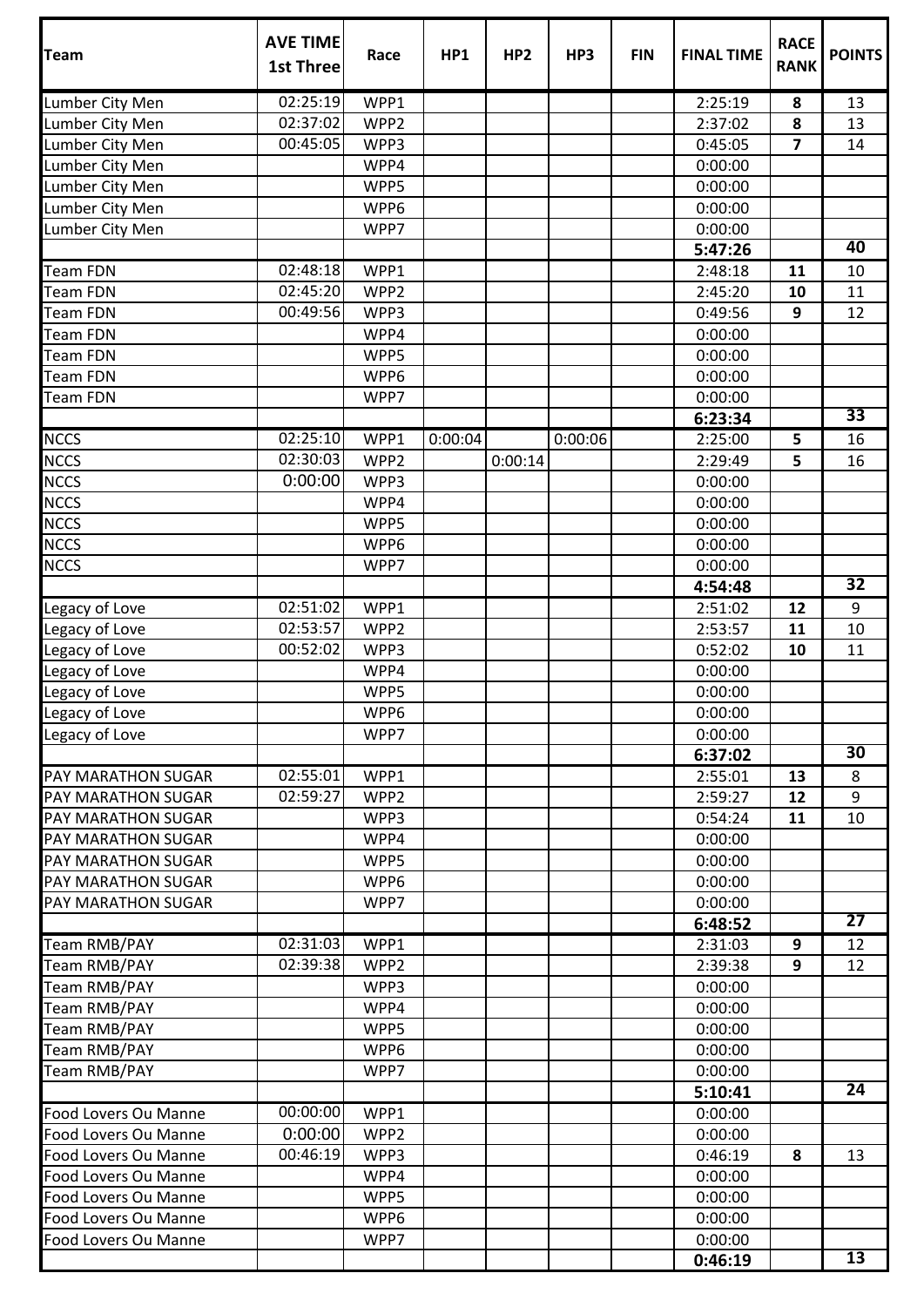| <b>Team</b>       | <b>AVE TIME</b><br>1st Three | Race | HP1 | HP <sub>2</sub> | HP3 | <b>FIN</b> | <b>FINAL TIME</b> | <b>RACE</b><br><b>RANK</b> | <b>POINTS</b> |
|-------------------|------------------------------|------|-----|-----------------|-----|------------|-------------------|----------------------------|---------------|
| <b>Team Cathy</b> | 02:34:41                     | WPP1 |     |                 |     |            | 2:34:41           | 10                         | 11            |
| <b>Team Cathy</b> | <b>DNS</b>                   | WPP2 |     |                 |     |            | 0:00:00           |                            |               |
| <b>Team Cathy</b> |                              | WPP3 |     |                 |     |            | 0:00:00           |                            |               |
| <b>Team Cathy</b> |                              | WPP4 |     |                 |     |            | 0:00:00           |                            |               |
| <b>Team Cathy</b> |                              | WPP5 |     |                 |     |            | 0:00:00           |                            |               |
| <b>Team Cathy</b> |                              | WPP6 |     |                 |     |            | 0:00:00           |                            |               |
| <b>Team Cathy</b> |                              | WPP7 |     |                 |     |            | 0:00:00           |                            |               |
|                   |                              |      |     |                 |     |            | 2:34:41           |                            | 11            |

| <b>WOMENS TEAMS</b>          |                                     |      |         |                                   |                   |            |                   |                            |                         |
|------------------------------|-------------------------------------|------|---------|-----------------------------------|-------------------|------------|-------------------|----------------------------|-------------------------|
| <b>Team</b>                  | <b>AVE TIME</b><br><b>1st Three</b> | Race | HP1     | HP <sub>2</sub>                   | HP3               | <b>FIN</b> | <b>FINAL TIME</b> | <b>RACE</b><br><b>RANK</b> |                         |
| <b>Hollard MyLife</b>        | 01:58:12                            | WPP1 |         | $0:00:18$ 0:00:18 0:00:18 0:00:36 |                   |            | 1:56:42           | $\mathbf{1}$               | 10                      |
| <b>Hollard MyLife</b>        | 02:16:09                            | WPP2 | 0:00:14 |                                   | $0:00:14$ 0:00:10 | 0:00:20    | 2:15:11           | 1                          | 10                      |
| <b>Hollard MyLife</b>        | 00:49:43                            | WPP3 |         |                                   |                   |            | 0:49:43           | $\mathbf{1}$               | 10                      |
| <b>Hollard MyLife</b>        |                                     | WPP4 |         |                                   |                   |            | 0:00:00           |                            |                         |
| <b>Hollard MyLife</b>        |                                     | WPP5 |         |                                   |                   |            | 0:00:00           |                            |                         |
| <b>Hollard MyLife</b>        |                                     | WPP6 |         |                                   |                   |            | 0:00:00           |                            |                         |
| <b>Hollard MyLife</b>        |                                     | WPP7 |         |                                   |                   |            | 0:00:00           |                            |                         |
|                              |                                     |      |         |                                   |                   |            | 5:01:36           |                            | 30                      |
| #MBMRacing Ladies            | 02:01:50                            | WPP1 |         | $0:00:06$ 0:00:06 0:00:06 0:00:12 |                   |            | 2:01:20           | $\mathbf{2}$               | 9                       |
| #MBMRacing Ladies            | 02:19:16                            | WPP2 |         | $0:00:06$ 0:00:06 0:00:10         |                   | 0:00:12    | 2:18:42           | $\overline{2}$             | 9                       |
| #MBMRacing Ladies            | 00:50:43                            | WPP3 |         |                                   |                   |            | 0:50:43           | $\overline{2}$             | 9                       |
| #MBMRacing Ladies            |                                     | WPP4 |         |                                   |                   |            | 0:00:00           |                            |                         |
| #MBMRacing Ladies            |                                     | WPP5 |         |                                   |                   |            | 0:00:00           |                            |                         |
| #MBMRacing Ladies            |                                     | WPP6 |         |                                   |                   |            | 0:00:00           |                            |                         |
| #MBMRacing Ladies            |                                     | WPP7 |         |                                   |                   |            | 0:00:00           |                            |                         |
|                              |                                     |      |         |                                   |                   |            | 5:10:44           |                            | $\overline{27}$         |
| <b>Lumber City Ladies</b>    | 02:01:45                            | WPP1 |         |                                   |                   |            | 2:01:45           | 3                          | 8                       |
| <b>Lumber City Ladies</b>    | 02:20:45                            | WPP2 |         |                                   |                   | 0:00:08    | 2:20:37           | $\overline{\mathbf{3}}$    | 8                       |
| Lumber City Ladies           | 00:51:09                            | WPP3 |         |                                   |                   |            | 0:51:09           | 3                          | 8                       |
| <b>Lumber City Ladies</b>    |                                     | WPP4 |         |                                   |                   |            | 0:00:00           |                            |                         |
| <b>Lumber City Ladies</b>    |                                     | WPP5 |         |                                   |                   |            | 0:00:00           |                            |                         |
| <b>Lumber City Ladies</b>    |                                     | WPP6 |         |                                   |                   |            | 0:00:00           |                            |                         |
| Lumber City Ladies           |                                     | WPP7 |         |                                   |                   |            | 0:00:00           |                            |                         |
|                              |                                     |      |         |                                   |                   |            | 5:13:32           |                            | 24                      |
|                              |                                     |      |         |                                   |                   |            |                   |                            |                         |
| Ingwe Ladies                 | <b>DNF</b>                          | WPP1 |         |                                   |                   |            | 0:00:00           |                            |                         |
| Ingwe Ladies                 | 02:22:50                            | WPP2 |         |                                   |                   |            | 2:22:50           | 4                          | 7                       |
| <b>Ingwe Ladies</b>          | 00:56:47                            | WPP3 |         |                                   |                   |            | 0:56:47           | 6                          | 5                       |
| Ingwe Ladies                 |                                     | WPP4 |         |                                   |                   |            | 0:00:00           |                            |                         |
| Ingwe Ladies                 |                                     | WPP5 |         |                                   |                   |            | 0:00:00           |                            |                         |
| Ingwe Ladies                 |                                     | WPP6 |         |                                   |                   |            | 0:00:00           |                            |                         |
| Ingwe Ladies                 |                                     | WPP7 |         |                                   |                   |            | 0:00:00           |                            | $\overline{12}$         |
|                              |                                     |      |         |                                   |                   |            | 3:19:37           |                            |                         |
| <b>Team KIA Elite Ladies</b> |                                     | WPP1 |         |                                   |                   |            | 0:00:00           |                            |                         |
| Team KIA Elite Ladies        |                                     | WPP2 |         |                                   |                   |            | 0:00:00           |                            |                         |
| Team KIA Elite Ladies        | 00:51:48                            | WPP3 |         |                                   |                   |            | 0:51:48           | 4                          | $\overline{7}$          |
| <b>Team KIA Elite Ladies</b> |                                     | WPP4 |         |                                   |                   |            | 0:00:00           |                            |                         |
| Team KIA Elite Ladies        |                                     | WPP5 |         |                                   |                   |            | 0:00:00           |                            |                         |
| <b>Team KIA Elite Ladies</b> |                                     | WPP6 |         |                                   |                   |            | 0:00:00           |                            |                         |
| Team KIA Elite Ladies        |                                     | WPP7 |         |                                   |                   |            | 0:00:00           |                            | $\overline{\mathbf{7}}$ |
|                              |                                     |      |         |                                   |                   |            | 0:51:48           |                            |                         |